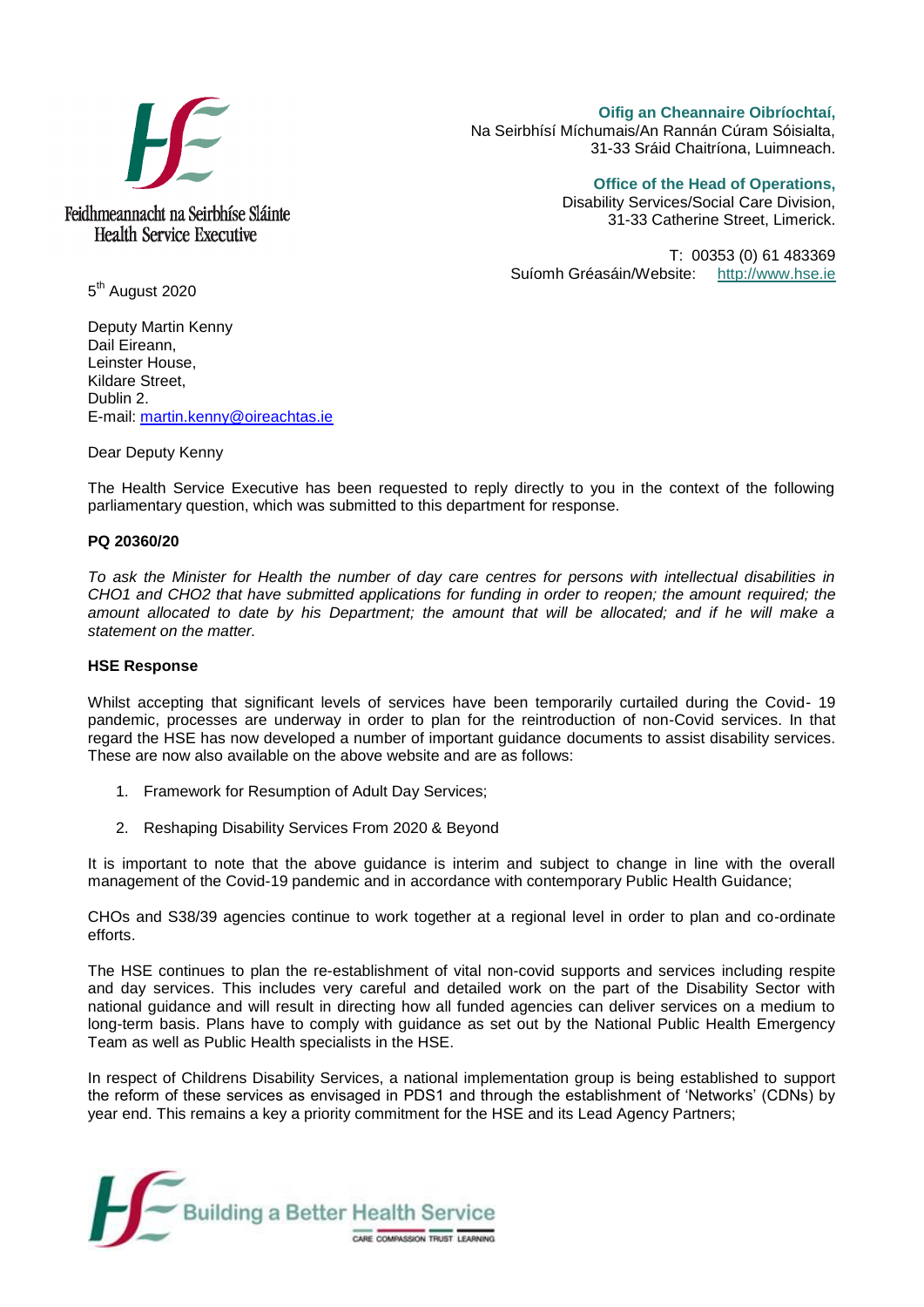In addition the Disability Sector is re-establishing a number of structures including the National Consultative Forum as well as other operational structures that will co-ordinate and support the sector as we continue to navigate this pandemic and make every effort to deliver supports and services in line with Public Health Guidance.

## **Resumption of adult disability day services**

The HSE has been planning for the resumption of adult disability day services since the middle of May. A group representative of families, service providers and other relevant stakeholders was convened and tasked with the development of a Resumption Plan. As mentioned above, on May 31<sup>st</sup> the Framework for the Resumption of Adult Disability Day Services was published and the guidance to support this framework was published on July 8<sup>th</sup>.

Both documents are available on [www.hse.ie/newdirections.](http://www.hse.ie/newdirections)

It is planned that disability day services for adults will resume on a gradual basis during the month of August.

When services resume they will be building on the significant supports that have been provided to day service recipients during COVID 19. In that regard the following service information relates:-

Of the approximately **19,000 adults** in receipt of day service supports the following supports have been provided during COVID 19:

- Almost **5,000** of these adults have received a full 24/7 service which includes individualised supports in line with their dreams and wishes.
- A **further 4,000 adults** continue to receive face to face supports albeit at a reduced level (Covid safety)
- Of the **1,000 day service locations** nationally, HSE funded day services continued to provide supports at almost **300** locations to support people who were in a priority category with families under significant pressure.

During COVID 19, much has been learned about new ways of providing supports due to the restrictions imposed as a consequence of the pandemic and when services resume in August this new learning will also apply.

The guidance developed to support the resumption of adult day services has had to take account of social distancing rules which will mean that there will be a reduced number of people in each service location. However, the HSE is committed to maximising the support that can be provided within these restrictions. The focus will be very much on the Personal Plan for each individual and the provision of supports to enable people to achieve their goals. The Personal Plan will also have to take account of family circumstances and the stress and pressure experienced by some parents and carers over the last number of months.

Over the coming weeks the focus of work to support the resumption of adult disability day services will be as follows:-

- Providers will plan to resume day services which will see the opening up of locations from August.
- Providers are required to liaise with people with disabilities and their families to discuss how best to meet their support needs in the context of public health guidance.
- People will return to services but at reduced hours per week; however, the HSE and service providers will keep in review this measure and as public health guidance evolves, our capacity to provide supports will adapt accordingly.
- For some people with disabilities, it may be more appropriate to provide supports in their own home.
- Each person's personal plan will guide the package of supports that they will receive.
- Where families are experiencing significant challenges or where there is an emergency, the HSE and providers will work positively to assist and support those families to the greatest possible extent.
- Providers are exploring options such as the use of other community facilities to augment capacity.